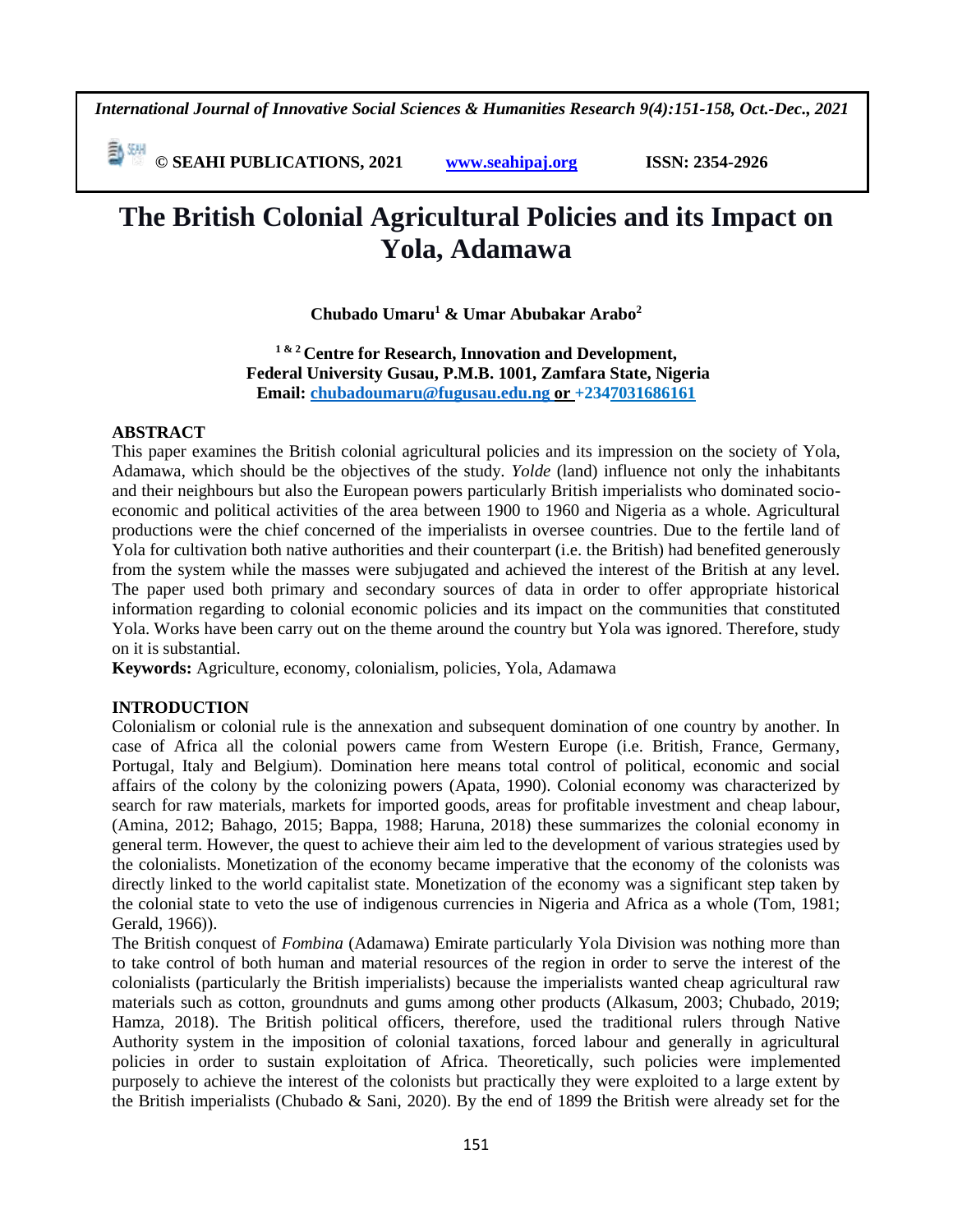conquests of the Sokoto Caliphate on 1<sup>st</sup> January, 1900 the caliphate to fall were the Southern emirate of Bida, Ilorin, Kontagora and Yola but conquest of the caliphate started only in 1901. This was after the returned of the West Africa Frontier Force (WAFF) from the Asante Campaigns. Later Zaria and Kano all fell in 1902, Sokoto also fell in 1902 (Utuk, 1975). The Muslims put a fierce resistance under Sultan Attahiru and later at Burmi but were defeated by the superior forces of the British under Lugard (Alkasum, 2003; Chubado, 2019).

## **Background of the Study**

The British colonial agricultural policies in Nigeria had implications for the country's economic advancement. The policies, for instance, discouraged indigenous industrialization, but promoted export crop and mineral production to sustain the British industrial growth (Haruna, 2018; Salihu, 2012). The colonial territory of Nigeria served, not only as ready source of cheap raw materials to feed the growing industries in British and other European nations, but also as a trading post for the British and European merchants and agents, and at the same time supported the importation of finish products because the British wanted a channel for their manufactured goods in order to stave off declining domestic consumption, and falling rate of profit at home (Haruna, 2018).

This paper surveys the British colonial agricultural policies in Yola, Adamawa and Nigeria in broad. According to Chubado & Hamza (2020), the region was one of the main trading post of the British colonialist because of the presence of navigable river systems (i.e. river Benue and its tributaries). The colonial economy in most of Africa was structured to improve the economies of the colonizing or metropolitan powers. In the scheme of things, what mattered was how the colonial economy could benefit the colonizers or the so-called mother country. Unfortunately, ending of colonial rule in most countries in Africa has not resulted in a complete control of their economic or political affairs (Gerald, 1966; Ken, 1975). They were sovereign states only in principle. In reality, many of them remain under the economic and political guidance of their former rulers. As can be seen from the history of many African countries, the achievement of political or flag independence does not automatically lead to economic independence (Haruna, 2018).

Economic exploitation accepts and requires a consistent production of surpluses and profits that can be appropriated without harming the production capacity on which the regime of exploitation itself depends (Utuk, 1975). The British, as manufacturers and exploiters of surplus value, were not interested in eroding the productive capacity or disrupting the social organization of their subjects, since these elements were vital to colonial capitalist accumulation. But, as has been demonstrated with regard to various colonial contexts, colonial targets and calculations rarely survived the unexpected instability of colonial and world markets and the survival strategies of the colonized (Moses, 2008). Agriculture came the backbone of Africans in the pre-colonial era. In this enterprise, food production featured prominently for most of Nigerians, hence, like most traditional African societies, there were self-sufficiency in food supply (Mamman, 2002). However, given the fact that one of the major reasons why Britain colonized Nigeria was to ensure a cheap and stable supply of raw materials needed for the British industries, the colonial administration completely discouraged the cultivation of food crops while encouraging cash crops production (Chubado & Sani, 2020; Mamman, 2002).

## **Objectives of the Study**

The specific objectives of this paper are as follows:

- 1. To examine the historical background of society of Yola, Adamawa province;
- 2. To explore the nature of economic activities of the inhabitants of the Yola area; and
- 3. To discuss the British colonial agricultural policies and its impact on the Yola Division.

## **METHODOLOGY**

This paper adopts the historical methodology for data collection and the information used for construction of this paper are from two classifications namely: primary and secondary sources of records. The primary sources include archival records while secondary sources are basically published and unpublished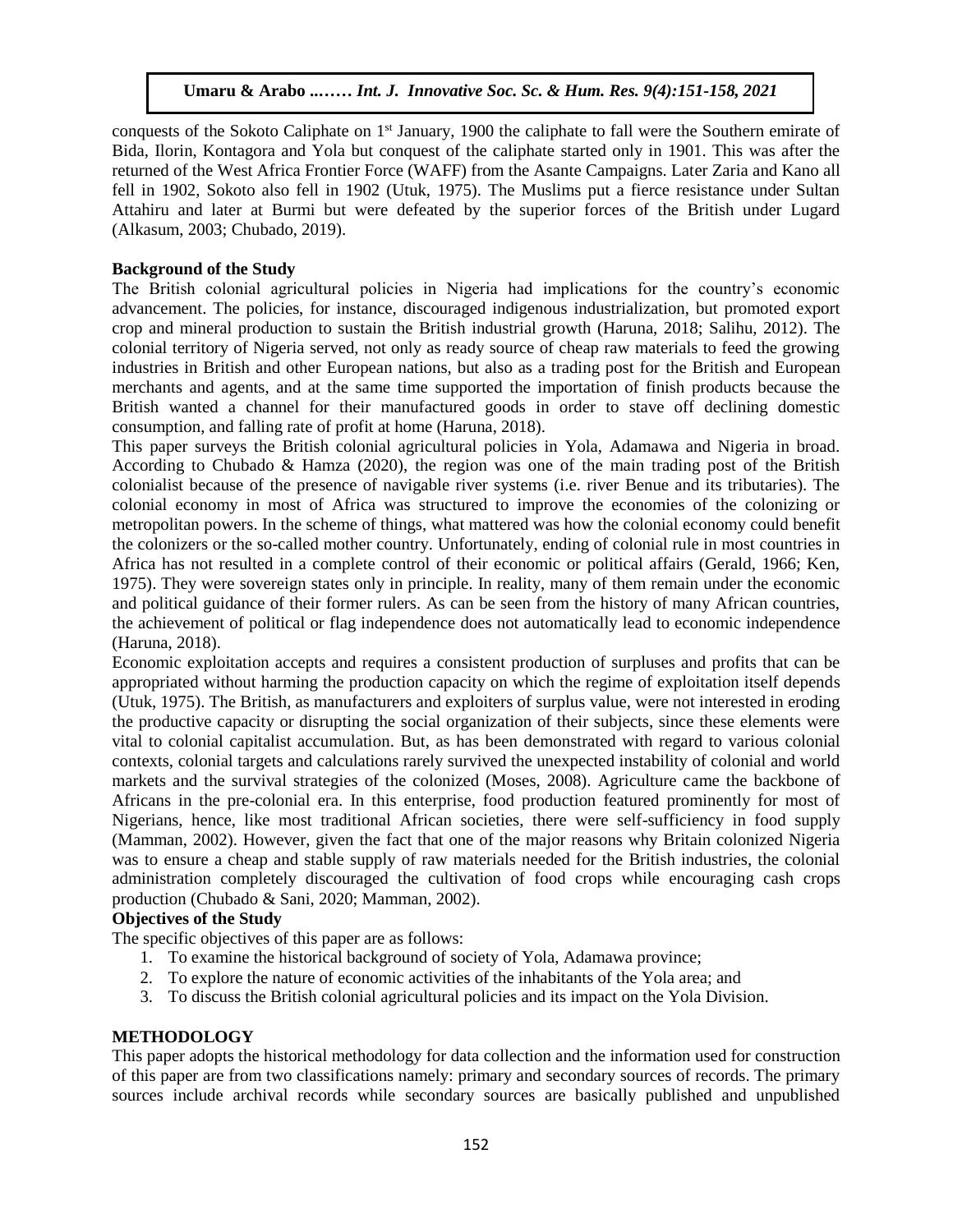materials: books and journals. These records were evaluated and collaborated based on the historical analysis.  $\overline{\text{dis.}}$ 

## **Significance of the Study**

This paper should contribute to the historical development of colonial history of Adamawa and Nigeria as a whole. It should add to the body of knowledge and serve as guidance for feature researches. Also, it should be relevant to other disciplines and organizations. Finally, it should encourage an individual to advance their skills of knowledge.

#### **Society of Yola**

The society of Yola fall under the Sudan savannah of Nigeria; its geographical features are different from the others (Adebayo & Tukur, 1999). The region is an open land with short grasses and covers the large plain which extends from the Mandara mountainous (in the southern Brorno) in the north to the Mambila mountainous in the south, because of its openness both movement of people and livestock are easy (Abubakar, 1976 & 2008; Kirk-Greene, 1969). However, its temperatures are usually high except in the months of December and January when the Tropical Maritime Air-masses (harmattan) wind brings cold air. Rainfall last for only 3-4 months in a year (Adebayo & Tukur, 1999; Chubado, 2019; Kirk-Greene, 1969). With this condition, the area is drained by number of rivers notably the Benue, Faro, Kilange, Mayo Inne and many Lakes among others (NAK/Yolaprof/1-17: Files No. 1589, 1957). The area is inhabited by numerous groups of people with varying customs/cultures, languages and dialects. Among these groups were the Fulani, Bata, Laka, Verre, Boi and Kilba, among others (Abubakar,1976 & 2008; Abubakar, 2018; Chubado, 2019; Kirk-Greene, 1969; Hamza, Garba & Amina, 2021). The geographical conditions of the region are favourable to the development of a viable economy (Mohmoud, 1979). Thus, productive activities in agricultural products such as cereals and vegetables as well as industrial products like iron tools, cloths, leather materials, etc. were carried out. Greater number of such groups developed and extended their political administration in the area these include Jukun, Chamba, Bata and Fulani. Yola city, Kilba-land, Verre chiefdom and chiefdom of Bagale were centres of socio-economic political activities (Abubakar, 2008; Alkasum, 2003). Trade contacts were also developed with Borno, Hausaland, Jukun, Margi, Shuwa among others and these enable goods from far areas to reached the region. In addition, foreign ideas and religion, notably Islam also spread to the area and later religion of Christianity. These brought about several charges to their economic and socio-political institutions in the area (Abubakar, 2018).

The region is a strategic location for farming, animal husbandry, fishing, hunting and other handicraft activities. Such activities encouraged the inhabitants to occupy the District (Alkasum, 2003). The District is located in Adamawa State Northeast, Nigeria as mentioned earlier and the area lies between latitudes  $9^{\circ}$ —12' N and longitudes 12°—29' E covering an area of approximately 831 square kilometres (Adebayo & Tukur, 1999; Kirk-Greene, 1969). The region covers both southern and northern parts of River Benue because it comes across the region. The area shares borders with Mayo-Balwa, Wafango and Verre Districts to the south, by Batta District to the west, Balala and Girei Districts to the north and to the east by Gurin District (Kirk-Greene, 1969).

## **Economic Activities of the People of Yola, Adamawa**

The nature of productive activities and trade among the various ethnic groups in the Yola area, productive activities were mainly carried in two (2) major areas namely agricultural and industrial productions. These activities were to a large extent influenced by the nature of the environment in which the people lived. Trading activities on the other hand were developed and engaged both locally, regionally and internationally in Yola, Adamawa (Chubado, 2019; Chubado & Umar, 2021). Although, Agriculture was an important and predominant economic activity of the people of Yola and farming remain the main productive activity of the people (Alkasum, 2003). Farm work consisted of clearing land, wedding and harvesting. Although, the system of cultivation varied from one community to another, the following were common shifting cultivation; rotational bush follows and mixed cropping. Therefore, shifting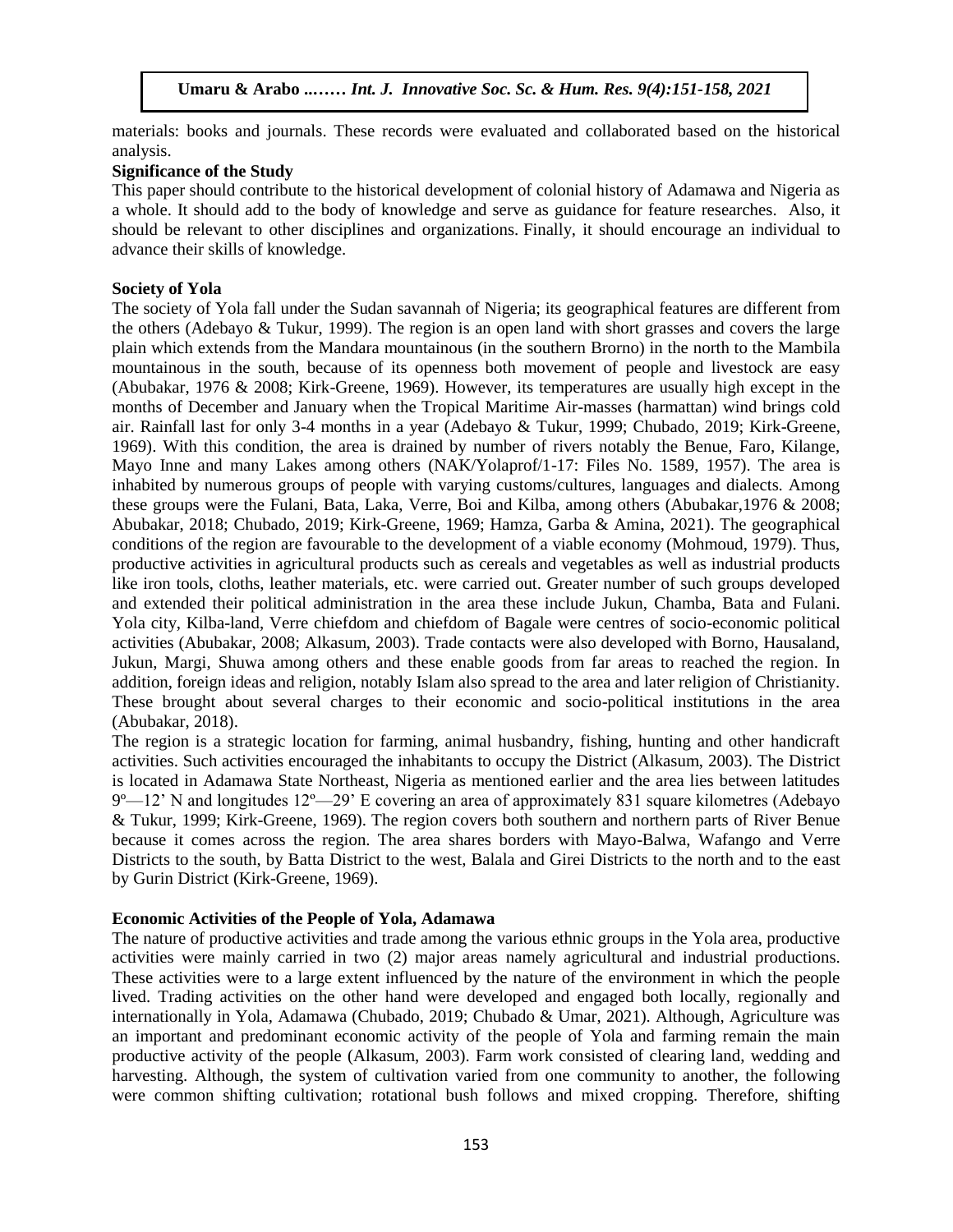cultivation was the most commonly practiced of all. Simple implement such as hoes, cutlasses, rakes, diggers, axes, knives, etc. were used by the various communities to cultivate the land within their respective domains (Alkasum, 2003; Chubado, 2019).

Although, animal husbandry was one of the major economic activities practiced in the region. Cattle rearing were made possible in the area because of the availability of pasture and absence of tsetse flies due to the open plain and nature of the region (Chubado, 2019). Animal husbandry was practiced by both settled, semi-settled and nomadic group of Fulani who usually owned large herds of cattle and moved from one place to another in search of pasture and water. They provided milk, butter, hides and skins to the communities and wider world (Alkasum, 2003; Chubado, 2019). Slaughtering of cattle in Yola area was everyday affair based the circumstances, but during market days where people from various villages converged in one location more cattle were slaughtered for the purpose transaction and consumption (Chubado, 2019). Both sheep and goats were mostly kept at home except in the case of large herds. They were either reared separately or combined with cattle. Sheep rearing in particular, assumed more significant position in region because rams replaced cattle as the main animal slaughtered during religious (sacrifices) ceremonies such as naming and the sacrifice feast/feats of the sacrifice (Chubado, 2019). The rearing of livestock was a commercial source of satisfying immediate needs and employment in the area. Therefore, the cattle breeders are basically nomadic, settled Fulani, supplemented by the Hausa and others (Chubado, 2021).  $\alpha$ do, 2021).

Also, hunting was practiced everywhere but it was most developed in areas with abundant game and common in the region because of the influence of rivers, lakes and abundant hills. It was only practiced by professionals who specialized in the skills of hunting and were known to possess certain spiritual powers to overcome physical dangers. The hunters used traps, clubs, bows and arrows and later guns. The professional groups in the activities were Bata, Laka and Verre among others (Alkasum, 2003; Chubado & Umar, 2021). Nevertheless, Fishing was among the major productive activities of the communities living along the banks of rivers of the region and major rivers like the Benue, Kilage, Faro and Lakes within the area (Chubado, 2019). It was mainly practiced by professional fishermen who specialized in fishing skills and often moved to different areas for fishing activities. Implements used by the fishermen include traps of different types, nets, baskets, etc. and these were manufactured in the fishing communities. Bata, Laka and Hausa were the major groups devoted to the activities (Alkasum, 2003; Chubado, 2019).

Although, Industrial production is made up of two (2) areas of productive activities (i.e. mining and manufacturing). Manufacturing was therefore, more diverse than mining as various objects were made from plants, minerals and animals products. Mining activities were practiced in the working of iron, salt, etc. while, iron was the most essential of all its implements represented a more advanced alternative to the wooden. Therefore, hunters, farmers and warriors found it better tools to use in their different trades. Mining and manufacturing were both depended on indigenous products found within their localities (Alkasu, 2003).

Trade and trade routes were developed as a result of the economy capability to generate surpluses and specialization in the production of various goods due to unite two (2) or more areas and international routes which liked many communities with different groups outside the boundary of Yola (Chubado  $\&$ Musa, 2020). There are major trade routes that linked up with the region even before colonialism. The trade link between Yola and other parts of the area within the region, thereby, enhancing their status. Eventually, many of these communities developed into commercial centres which sold products other than those originated from or within the capital (Alkasu, 2003). Thus, Yola overshadowed Numan, Mubi, Ganye and Jada and other communities as a result of its strategic location at the routes linking Garua and Ngaundere on one hand and Borno and Gombe on the other (Alkasu, 2003). Other main routes linking Yola with other areas and various communities within and outside the province are as follows:

i. One trade route – that is, from Yola to Garua – passes through the Ribadu and another Yola to Gurin, Beka, Rai and Ngaundere just crosses the southwest corner.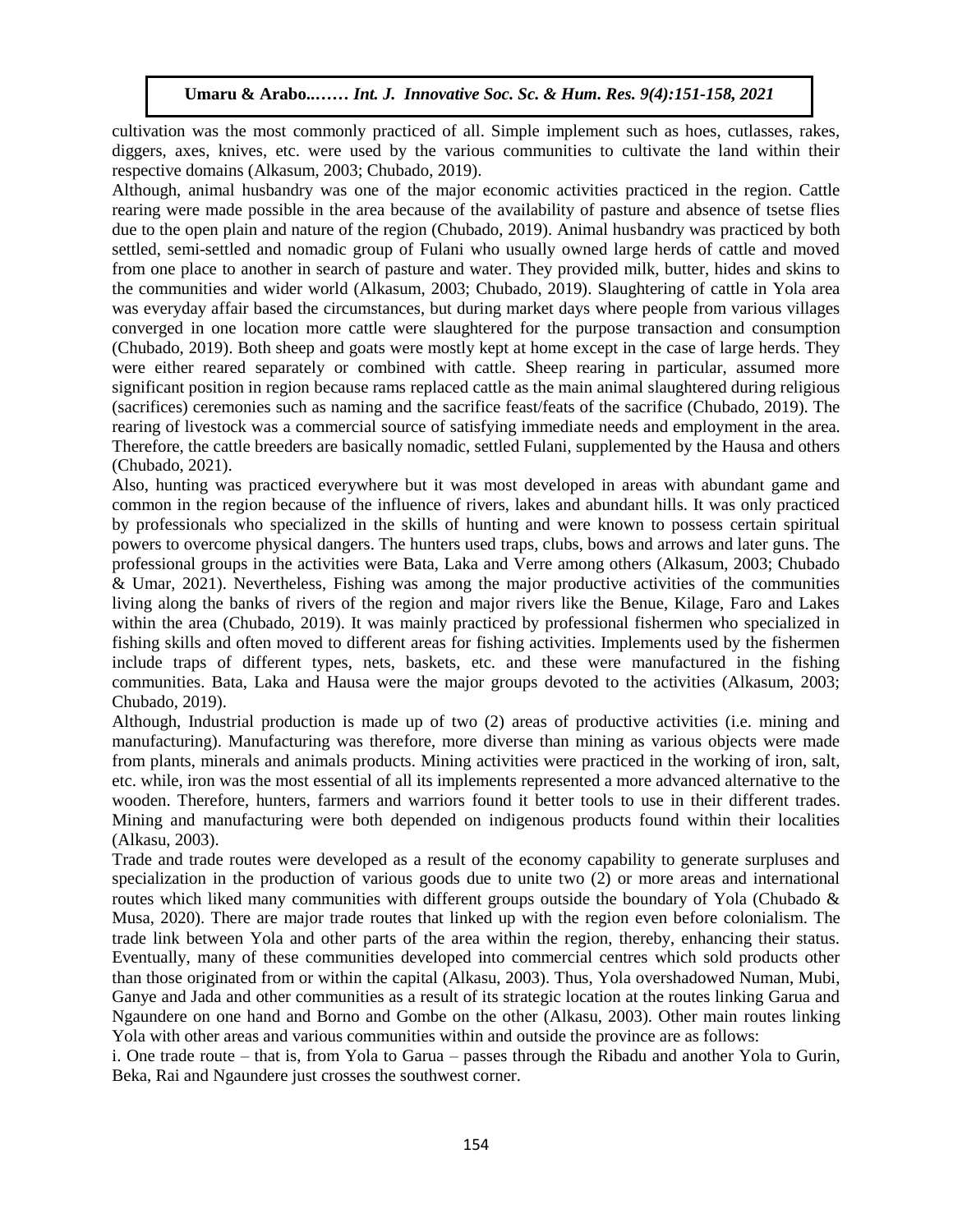ii. The former passes by Dasin, Ribadu, Dulo, and Shafajaule, then cross the Benue to Tepe. Alternative routes from Yola are via Fufore or Beti to Solomsi, Nafori and Chofe Jaule. These are used chiefly when the rains are beginning to hinder traffic on the main route.

 iii. However, no matter what path is followed, the route is essentially one for the dry season. The wet weather road to Garua runs north of the river Benue via Girei, Pariya, Wuro Bokki and Dasin (Malabu).

iv. The route to Hausaland from Yola – passes through Numan, Gombe, Bauchi.

v. The northern route that linked Yola to Borno via Kilba, Mubi then Mandara.

vi. Another route connected to Muri from south through Mayo Balwa, Zing to Jalingo then Gembu other route to Jukun and Tivland, southern part of the country (Alkasu, 2003; Chubado, 2019; Kirk-Greene, 1969). Arugu & Wosu …… Int. J. Innovative Soc. Sc. & Hum. Res. 8(1):1-11, 2020

The commercial activities that have been taking place were done primarily with the people of the region. Yola area in this regard was like a meeting point. The articles of the trade also played an important role in shaping the economic activities of the region (Abubakar, 2008). Items such as horses, beads, kolanuts (Hamza, Garba & Amina, 2021) and cloths were carried to the region from Hausaland, Borno and Muri for commercial purposes. Other items like slaves were also taken out to other areas from Yola area (Catherine, 1993). It is here that the role of the merchants and retailers became very crucial. They brought items such as salt, potash and cotton material which they exchanged for cattle, dry fish, bush meat, hides, grains and often slaves (Abubakar, 2008; Alkasum, 2003; Chubado, 2019).

#### **British Colonial Agricultural Policies in Yola**

Agricultural policy is a statement of action and a fundamental tool employed in achieving agricultural development (Haruna, 2018). Agricultural policy describes a set of laws relating to domestic agriculture and imports of foreign agricultural products (Bappa, 1988). Agricultural policy of the colonial era type made use of the available land and labour to achieve the goal of maximum utilization of the resources of the colonized. The policies that were adopted ended up benefiting just the colonialist to the detriment of the colonized as well as the land (Tom, 1981).

the colonized as well as the land (10m, 1981).<br>The British colonial government intensively pursued its objectives of colonial occupation through carefully designed policies determined to achieve their colonial goals of domination, exploitation and excessive transfer of surplus capital in the form of cash crops or raw materials to promote their economic advancement (Catherine, 1993; Henring, 1993). Hence, all the colonial Agricultural policies were aimed at achieving this economic goal. To achieve this goal, they transformed the existing Agriculture into an export oriented one in which only the desired cash crops were produced as raw materials in response to the industrial revolution of Europe and the territories were as well required to become markets for the consumption of European products and will consequently be dependent on the British economy (Moses, 2009).

One of the colonial economic policies for British administration in Nigeria was the introduction of Agricultural policies (Isah, 2014; Tom, 1981). Their aim was primarily to encourage the indigenous people to produce the needed export crops (such as cotton, groundnuts among others) for the metropolis (Isah, 2014.). The policies were based on exploitation and reproduction of the peasantry by promoting a peasant based production of export crops. This ranged from the volume of production and prices, the establishment of market board and introduction of Agricultural education alongside insecticide, pesticide, herbicide and chemical fertilizers. Under this system of economic exploitation, traditional land tenure was maintained, alongside with the introduction of new crops at all times. The peasants were compelled to supply grains and livestock for the consumption of the district officials. The British introduced colonial currency to replace indigenous currency (Alkasum, 2003). The currency as medium of exchange in Adamawa did not prevent trade by barter in the district. This was mainly found in villages where the level of exchange was low and most products of exchange were for consumption (Alkasum, 2003).

Apart from food crops, the export crops which were introduced weakened the pre-colonial economy; these crops included maize, cotton, rice, groundnuts and many others. At the same time, colonial government was promoting the cultivation of Agricultural raw materials for export to the metropolis. The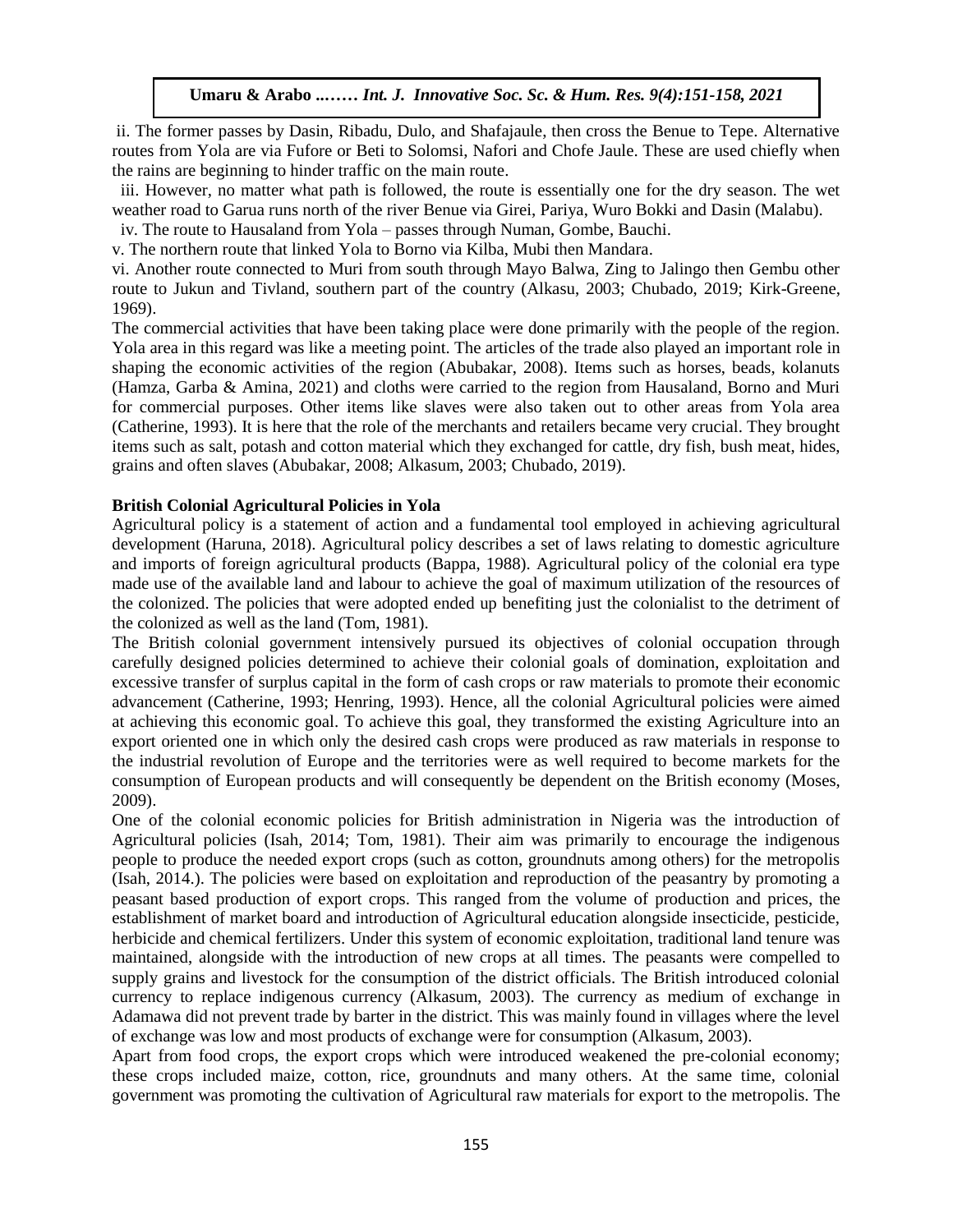export crops were made an acceptable commodity for the payment of the colonial taxes and cash; farming was also encouraged by the colonial government and imposed taxes on sylvan products (Alkasum, 2003; Chubado, 2019). In the case of Yola, according to the colonial records, there is availability of gum trees in the region but no attempt was made to collect the products (NAK/Yolaprof/File No. 270, 1917). But the people of the region were enforced to pay taxes to the colonial government and by 1920s and 1930s gum Arabic were collected in large number for the British government (Alkasum, 2003).

The major interest of the British was basically commerce and commercial interest. For instance, the region was attractive to the British because of its marketing which attracted various traders of the European companies particularly Royal Niger Company (RNC). Similarly, the British needed cotton, groundnut, hides and skins from the region (Chubado, 2019; Isma'ila, 2016). The communities also served as markets for the British manufactured goods. The whole exercise boils down to the exploitation of the resources of the Yola area to maximize profit and exploit the masses of the area. It is important to note that British constructed roads, built schools, healthcare centres and put system of communication in place but all aimed at transporting raw materials from the sources of production to the coast then route to the British metropolis (Chubado & Sani, 2020). The social developments witnessed in colonial Adamawa such as establishment of dispensaries, clinics, schools and communication system were substandard and came directly under the British control. It was the prolongation of colonial rule coupled with the continued exploitation of the resources of Yola and Nigeria at large (Alkasun, 2003; Chubado, 2019).

#### **Impact of the British Colonial Agriculture on Yola**

The colonial agricultural policies were introduced to achieve certain imperial objectives. The most important of which was the development of export or cash crop production which was realized (Haruna, 2018). However, the achievement of the colonial agricultural policy objectives had consequences on other aspects of the economy and society of Yola, especially as it relates to land ownership and usage, the social organization of production, rural well-being, food availability and the indigenous industries of Yola. The impact and nature of the colonial agricultural policies on the region showed substantial variations (Alkasum, 2003).

The capitalist expansion transformed Yola peasant farmers to suppliers of raw material, labour and dependents on the capitalist controlled markets and agencies. It also created class divisions in the Yola communities, similar to those of other capitalist societies (Henring, 1993). Furthermore, the colonial period created a new dimension in production relation among the different social groups in Yola. The economy was monetized in such a manner that the peasants were made to accept a new exchange relationship (Chubado, 2019). The impact of such policies on the economy and society of Yola cannot be overemphasized.

The aim of colonialism is to exploit the physical, human, and economic resources of an area to benefit the colonizing nation. European powers pursued this goal by encouraging the development of a commodity based trading system, a cash crop agriculture system, and by building a trade network linking the total economic output of a region to the demands of the colonizing state (Mike, 2009). The economic goals of colonialism were simple: to provide maximum economic benefit to the colonizing power at the lowest possible price (Bappa, 1988; Mike, 2009; Moses, 2008).

## **CONCLUSION**

The potential of agriculture for propelling Nigeria's economic development was recognized by the colonial government when policies were put in place to encourage output growth and to extract the surpluses there from. The predominant theme of development in this period was the surplus extraction philosophy or policy whereby huge products were generated from the rural areas to satisfy the demand for raw materials in metropolitan British**.** This early interest of the extraction policy was on forest resources and agricultural exports like cocoa, coffee, rubber, groundnut, oil palm etc. For these and many more we can see what makes agriculture both important and necessary for colonialism. The Yola area provided ample opportunities for the colonialist. It was a region that was good for various kinds of crops and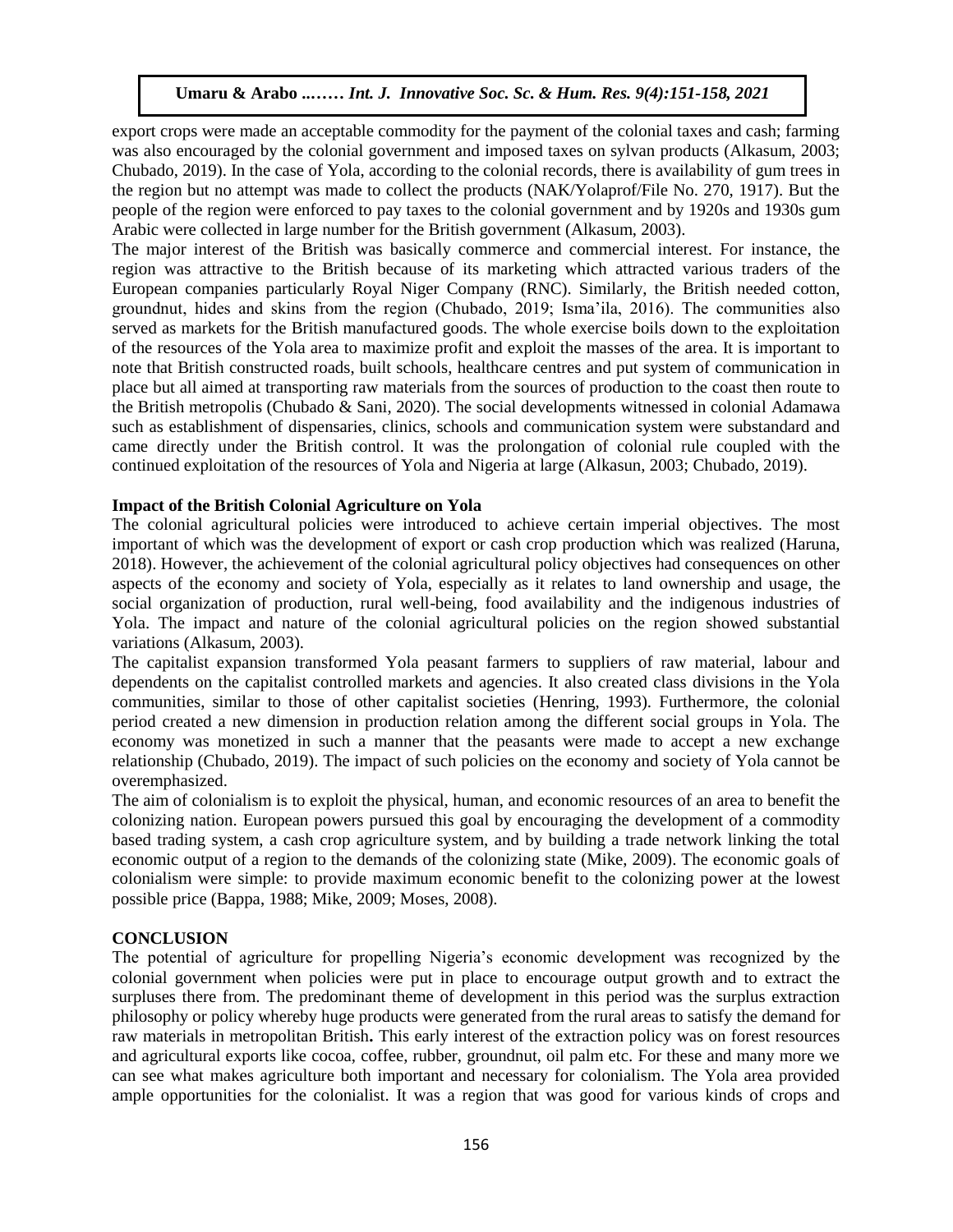because of the presence of the rivers and possibility of irrigation; the region was under cultivation all year round. Also, how they encouraged more irrigation in the region as part of the colonial policies introduced in Northern Nigeria. Irrigation had been the practice of Nigerian peoples living near rivers and even those far from it where they made use of swamp (*fadama)* to irrigate the land. Agriculture is in the final analysis an important economic activity and one that attracted and sustains the colonialist in Nigeria.

## **ACKNOWLEDGEMENT**

The authors are immensely grateful to Tertiary Education Trust Fund (TETFUND), Nigeria for a research funding to Federal University Gusau through Institutional Based Research (IBR) scheme Batch 4 with reference number TETF/DR&S/CE/UNI/GUSAU/IBR/VOL.I for carrying research work on colonial economic history of Yola, Adamawa.

## **REFERENCES**

- Abubakar, A. Fari, (2018), "Metropolitan Adamawa and Its Erstwhile Outlying Principalities, 1922-1960: A Re-Examination of Inter-African Relations under Colonial Rule": *The International Journal of Humanities & Social Studies, Volume 6, Issue 3* (233-241).
- Abubakar, S. (1976), *The Lamibe of Fombina: A Political History of Adamawa 1809-1901,* Zaria, Ahmadu Bello University Press.<br>
and Muslim Soc. Sc. 8(1):1-11, 2020
- Abubakar, S. (2008), *The Lamibe of Fombina: A History of Adamawa Emirate 1809 to 2008*, Ibadan, Book Wright Nigeria (Publishers).
- Adebayo, A. A. & Tukur, A. L. (1999), *Adamawa State in Maps,* Yola, Federal University of Technology, Yola and Paraclete Publishers.
- Alkasum, A. *History of Yola 1809—1914: The Establishment and Evolution of a Metropolis,* Zaria, Ahmadu Bello University Press, 2003.
- Amina, B. Z. (2012), "Impact of British Colonial Agricultural Policies on Jama'are Emirate,1900-1960": M.A Dissertation Submitted to the Department of History, Ahmadu Bello University, Zaria.
- Apata, Z. O. (1990), "Lugard and the Creation of Provincial Administration in Northern Nigeria, 1900- 1918", *African Study Monographs, Volume 11 (3),* Kyoto University, (143-152). Accessed: 21- 10-2020.
- Bahago, M. Y. (2015), "The Impact of Colonialism on Agricultural Production in Galadima District, Katsina Emirate, 1903-1960": M.A Dissertation Research Submitted to the Department of History, Ahmadu Bello University, Zaria.
- Bappa, U. (1988), "Impact of British Colonial Rule on Agriculture in Gombe Division, 1900-145: A Study in Agricultural Underdevelopment": M.A Dissertation Research Submitted to the Department of History, Ahmadu Bello University, Zaria.
- Catherine, V. (1993), "The Slave Experience in Adamawa: Past and Present Perspectives from Yola (Nigeria)", *Cahiers d'Études Africaines, Vol. 34,* Center for African Studies, Ohio State University, Ohio
- Chubado, U. (2019), "A Hi story of Balala District Adamawa Emirate, 1925-1993": M.A Dissertation Submitted to the Department of History, Ahmadu Bello University, Zaria.
- Chubado, U. & Hamza, T. R. (2020), "An Analysis of the History, Demography and Political Organizations of Ribadu and Daware Districts of Adamawa and their Neighbours": *Danmarna International Journal of Multi-Disciplinary Studies, Volume 11 (1)*, (72-81).
- Chubado, U. & Musa, I. M. (2020), "An Emperical Analysis of the Historical Assessment of Yola District, Adamawa (1909-1993)", *Lapai Journal of Humanities, Volume 11 (5),* (40-52).

Chubado, U, & Sani, A. (2020), "British Conquest of Yola (Adamawa) and *Lamido*'s Resistance": *Zamfara Journal of Politics and Development, Volume 1 (1),* (193-200).

Chubado, U. & Umar, A. A. "A Study of the Impact of British Colonial Agriculture on Yola Division of